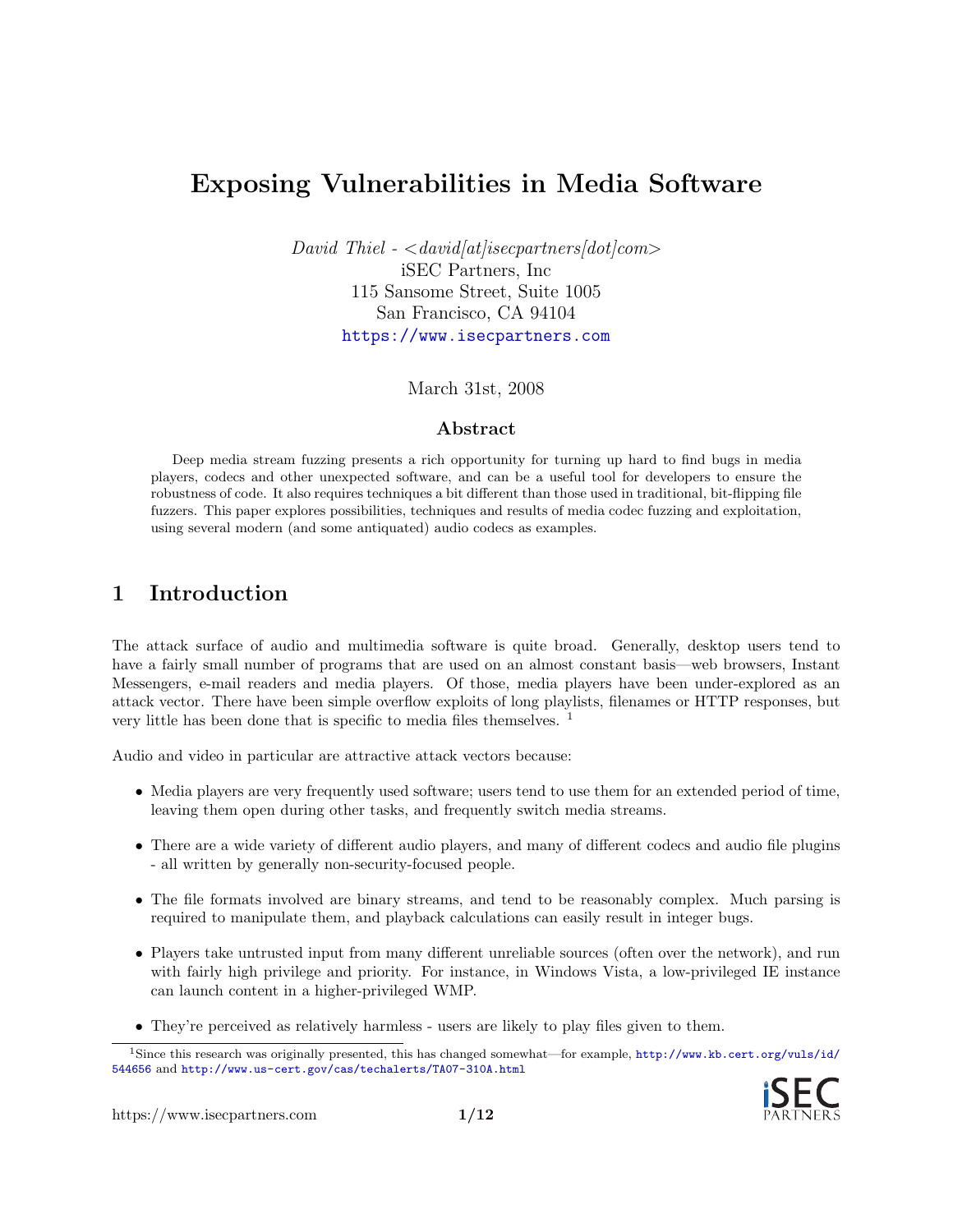- They're frequently invoked without the user's explicit acknowledgement, (i.e. embedded in a web page)
- Media content is rich in metadata and external references, and they now store tracking data like cookies.

There are also some challenges in this area of research. An attacker has to actually understand the file formats relatively in depth; ordinary file fuzzing may turn up bugs, but will more often simply cause the player ignore the file. Several compressed formats require CRCs to be correct before attempting to play a frame, and much of the frame header must be correct for the player to accept the input. These things require "smart" fuzzing, making our fuzzer format-aware.

Another challenge is that existing libraries for manipulation of audio data generally choke on fuzzed input, limiting their usefulness in a fuzzing framework. Errors will be thrown on encode if header data is grossly wrong, or file writes will fail due to calculations based on number of frames and sample rate. This leaves us with five options —either hack the libraries to remove error checking and some internal logic, write our own libraries, or edit the binary data directly ourselves. I've taken a mixed approach—fuzzing metadata (like ID3 tags) using Python with modified libraries, and fuzzing frame header data by loosely implementing the codec specification.

The examples in this paper will illustrate some of the techniques used to build a basic media codec fuzzer in Python, using a new tool, Fuzzbox, as an example. I've focused on primarily open-source players, because this is the software I'm most interested in improving. Of course, the same techniques also work on proprietary software.

# 2 Why fuzzing matters, despite what some vendors say

Media codecs are complicated, and the code underlying them is often difficult. A manual code review would miss many bugs, and static analysis, while beneficial, can miss some tricky issues like integer overflows and uninitialized variables. For example:

mdct bitreverse at mdct.c:377

```
1 \text{ w0} \, | \, 0 \, | \, = \, r \, 0 \, | \, + \, r \, 2 \, ;\begin{array}{rcl} 2 & \text{w1}\left[ \begin{smallmatrix} 2 \end{smallmatrix} \right] & = \text{r0} & \text{ } & - \text{ r2} \, ; \\ 3 & \text{w0}\left[ \begin{smallmatrix} 1 \end{smallmatrix} \right] & = \text{r1} & \text{ } & + \text{ r3} \, ; \end{array}3 \text{w0} [1] = r14 \text{ w1} \begin{bmatrix} 3 \end{bmatrix} = r3 - r1;
 5
 6 x0 = x + bit [2];\tau x1 = x+bit [3];
 8
 9 \text{ r0} = x01 \text{ l} - x11 \text{ l}; \leftarrow SIGSEGV here. Easy to miss.
10 r1 = x0[0] + x1[0];11 r2 = MULTNORM(r1     * T[2] + r0 * T[3]);<br>
12 r3 = MULTNORM(r1     * T[3] - r0 * T[2]);
12 r 3 = MULTNORM(r 1 \ast T[3] - r 0 \ast T[2]);
13 r 0 = HALVE(x0[1] + x1[1]);
                                                                                           Listing 1:
```
No one can blame a developer for not catching a problem in a function like this. This is why we fuzz.

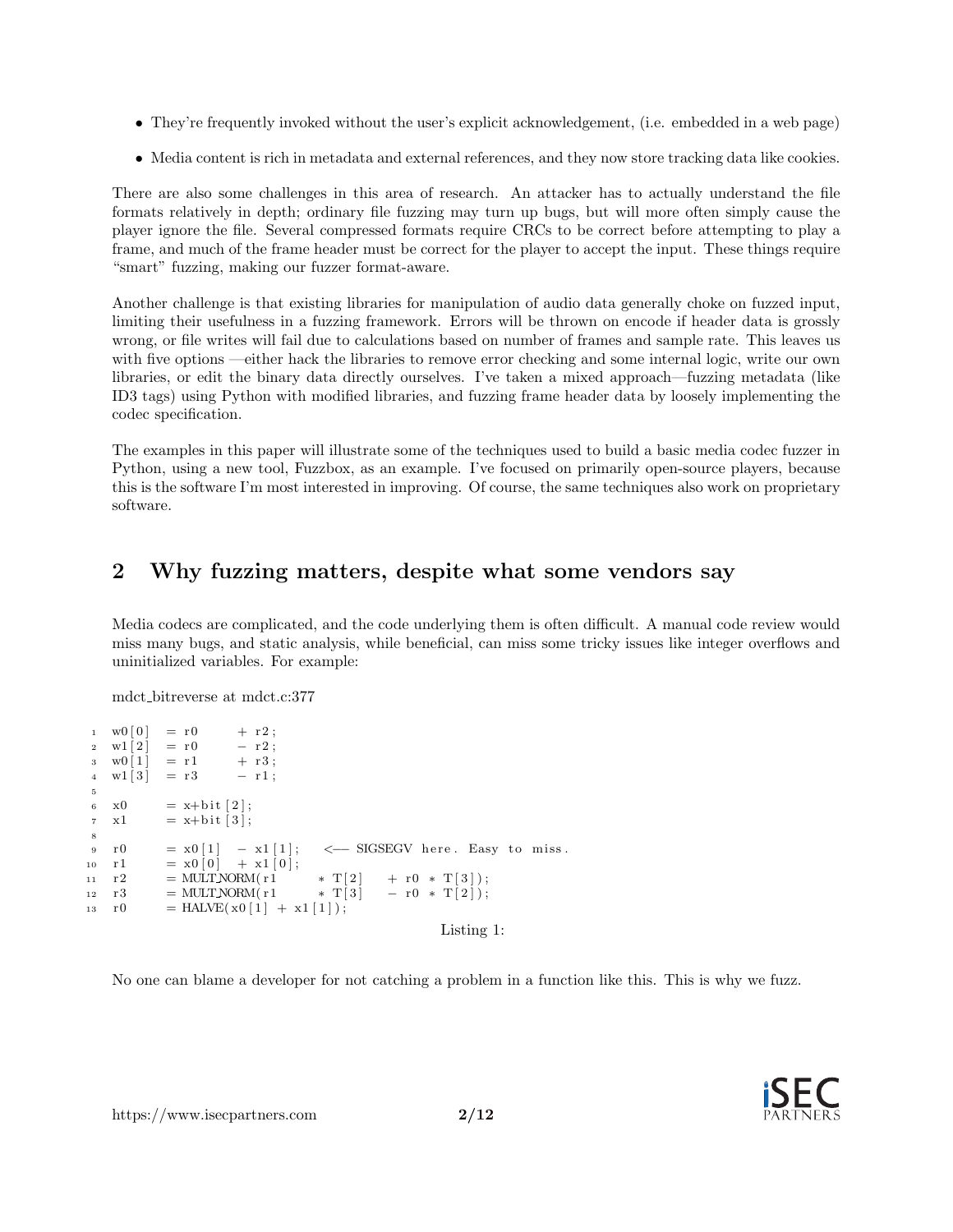## 3 Fuzzing Techniques

The actual types of fuzzed data that we use will be the same as many other fuzzers; random garbage data of unusual sizes and types. We'll start with a basic function to output useful malicious data. Many of these can expose bugs that a bit-flipping file fuzzer will not. The randstring() will return one of the following types of bad data:

- A random string of a single character, of a random length
- A string full of  $\%$ n formats to agitate format string bugs
- A string of random ASCII, of random length, including non-characters
- A random alphanumeric string, of random length
- A string of random Unicode, with a 50/50 chance of being properly encoded or raw
- A large signed random integer
- NULLs
- Fencepost numbers
- HTML, to expose any interpreted HTML in GUIs
- URIs to detect auto-fetched content

The weightings for each of these can be easily changed with the Python random.randint() function.

## 4 The fuzzer's toolbox

There are a few nice tools to make this process easier, discovered in the course of this project.

- Hachoir <sup>[2](#page-2-0)</sup>: a very nice file format dissector in Python. Hachoir will help us visually disassemble and make sense of file heathers, without having to say, read documentation.
- Mutagen<sup>[3](#page-2-1)</sup>: a multi-purpose audio metadata editing tool. Good for fuzzing metadata, although its strictness and insistence on UTF-8 encoding can require a lot of patching.
- $\bullet$  vbindiff<sup>[4](#page-2-2)</sup>: a visual binary diffing tool, to help us narrow down which areas have been changed in fuzzed files.
- $\bullet$  bvi  $^5$  $^5$ : or any hex editor. This one has the advantage of having similar keybindings to a certain one true editor.



<span id="page-2-3"></span><span id="page-2-2"></span><span id="page-2-1"></span><span id="page-2-0"></span><sup>2</sup><http://hachoir.org/>  $3$ <http://www.sacredchao.net/quodlibet/wiki/Development/Mutagen> <sup>4</sup><http://www.cjmweb.net/vbindiff/> <sup>5</sup><http://bvi.sourceforge.net/>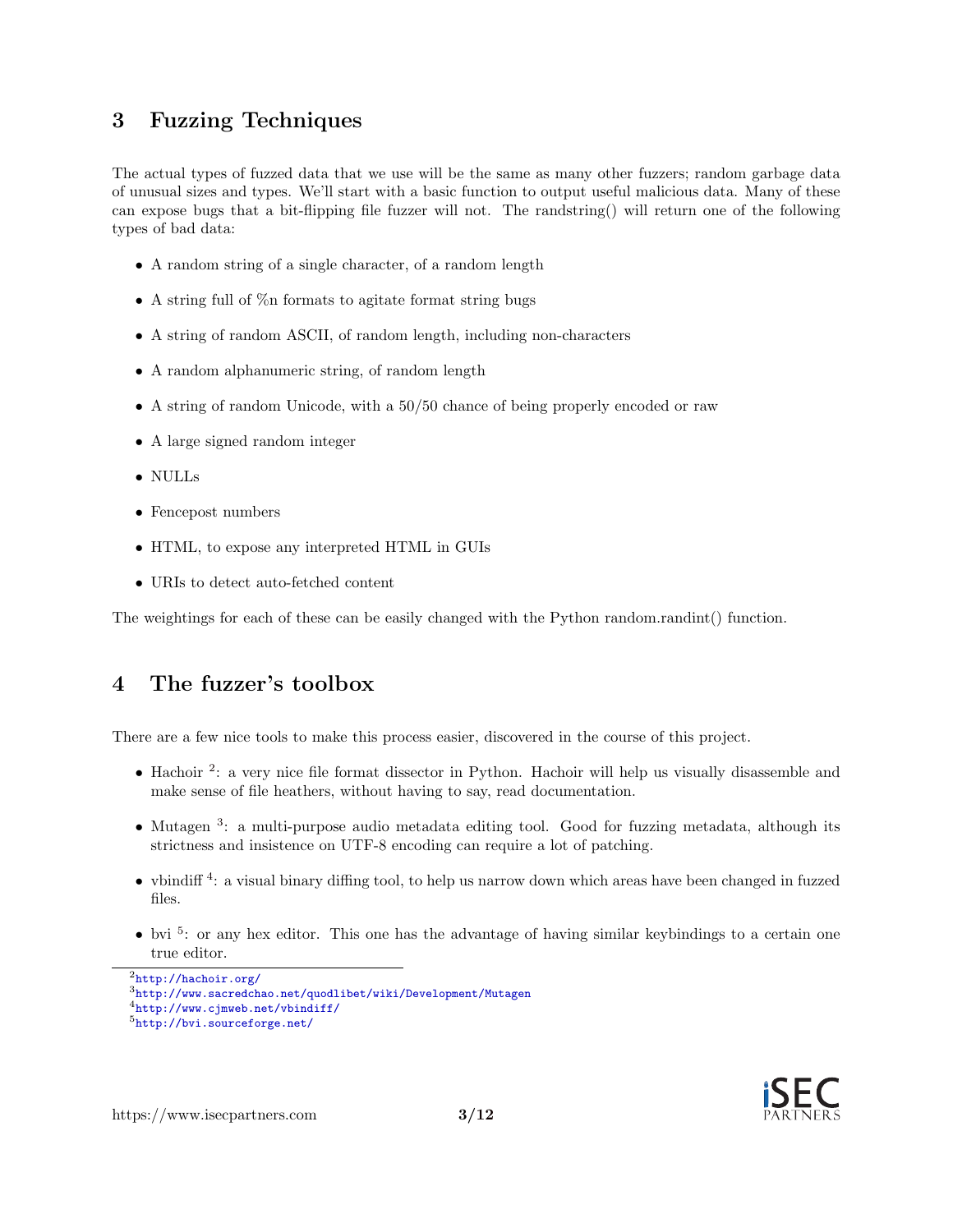- bbe  $6$ : sed for binaries understands hexadecimal. Good for inserting shellcode in place of  $/$  after fuzzed data, or changing offsets.
- gdb: love it or hate it, it's all you get.

# 5 Audio Formats Examined

A brief overview of the particulars of some of the audio formats that we'll be attacking and their differentiating features.

### 5.1 Ogg-Vorbis

#### 5.1.1 Vorbis comment tags

Several Ogg-contained formats (FLAC, Vorbis, Speex) use a common format for media stream metadata, unhelpfully dubbed "Vorbis Comment" headers. <sup>[7](#page-3-1)</sup> There are several tools available for the manipulation of Vorbis comments; the one used here is py-vorbis. <sup>[8](#page-3-2)</sup> The only modification we need to make to py-vorbis is to alter the size of tag buff to be something unreasonably large.

#### 5.1.2 Ogg Frame Data

An Ogg stream is composed of a series of multiple pages (sometimes referred to as frames), each of which contain a header which is used by the player to determine the number of channels, the sample rate, current position in a stream, and a CRC of the entire page. This data helps the player to recover from stream interruption and data corruption, and additionally makes the Ogg format fairly resistant to simple file fuzzing. There are so many discrete components of an Ogg page, each with their own error checks, that using the py-ogg library as a tool to fuzz with is impractical. Instead, we'll need to write our own Ogg page constructor.

To do this, we make a simple dictionary of elements as with Vorbis comments, only constructed from data from an actual Ogg-Vorbis file. We do this as follows:

```
1 f=open (sourcefile, 'rb')
2 y = \{\}\y [ '01 magic' ] = f.read (4)\mathbf{y} \mid \mathbf{0} \mathbf{2} version \mathbf{y} \mid \mathbf{0} \mathbf{1}\sigma y ['03 headertype'] = f.read(1)
\sigma y | '04 granulepos' = f. read (8)
```
Listing 2:

And so on. We can then feed this to our generic fuzzing routine, using Python's struct <sup>[9](#page-3-3)</sup> to pack the resulting data back into binary format:



<span id="page-3-0"></span><sup>6</sup><http://sourceforge.net/projects/bbe-/>

<span id="page-3-1"></span><sup>7</sup><http://www.xiph.org/vorbis/doc/v-comment.html>

<span id="page-3-2"></span><sup>8</sup><http://ekyo.nerim.net/software/pyogg/>

<span id="page-3-3"></span><sup>9</sup><http://docs.python.org/lib/module-struct.html>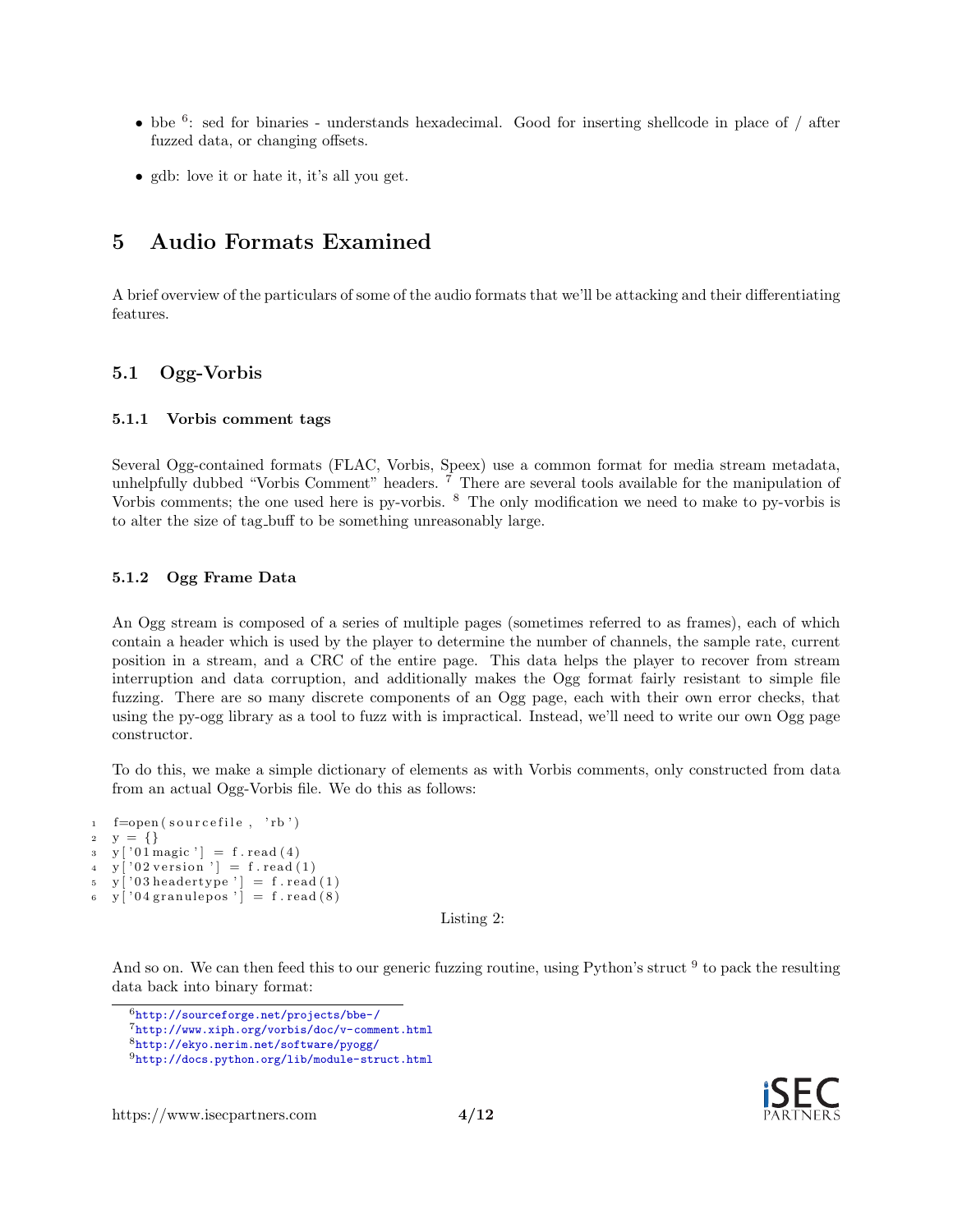```
1 the string = ""
2 letsfuzz = random.choice(y. keys())3 print "fuzzing %s"%letsfuzz
  the string = randstring()s stringtype = type (the string)
6 length = len(y[letsfuzz])
\tau if str (stringtype) = "<type 'str'>":
 \mathbf{y} \in \mathbb{R}^n y [letsfuzz] = struct.pack('s', thestring [:length])
 9 elif str(stringtype) == "<type 'int'>":
10 y [letsfuzz] = struct.pack('i', the string)
11 else:
12 thestring = ""
13 for i in range (\text{len}(y[\text{letsfuzz}])):
14 th estring + = \sqrt[10]{X}, \% random . r andint (0, 15)Listing 3:
```
We now have an Ogg with a fuzzed first frame header, with the rest of the original file appended. This however will find us almost no bugs, as the failure in CRC check will quickly stop playback. To fix this, we'll borrow the CRC lookup table from libogg's framing.c  $^{10}$  $^{10}$  $^{10}$ , and recalculate the CRC of the fuzzed page:

```
1 \# This excludes the CRC from being part of the new CRC.
2 page = page [0:22] + "\x00\x00\x00\x00" + page [26:]
   for i in range (len ( page)):
4 crc_reg = ((\text{crc-reg} \ll 8) \& 0 \times \text{ffffffff}) ^ crc_lookup [((\text{crc-reg} \gg 24) \& 0 \times \text{ff}) ^ ord (\text{page}[i])]5 \# Install the CRC.
6 page = page [0:22] + struct.pack ('I', crc_reg) + page [26:]return page
```
Listing 4:

The new CRC has now been installed in the appropriate location, and the file should either play correctly or expose bugs.

## 5.2 WAV/PCM and AIFF

WAV and AIFF are fairly simple file formats, with relatively little included metadata. Fuzzbox altered Python wave and AIFF modules to fuzz the sample width, framerate, frame number, number of channels, frame number, and compression type. These types of changes are good for turning up integer overflows/underflows.

### 5.3 MP3

#### 5.3.1 ID3 Tags

While the ID3v1 standard somewhat resembles Vorbis comments, ID3v2 tags are significantly more structured and complex. Rather than being arbitrary name/value pairs, the ID3v2 standard consists of an excessively large number of declared "frames", which are of variable size and can be integers, text, or even binaries like images. The vast bulk of the ID3v2 specification is not implemented by most modern players, however; most either only utilize the standard ID3v1 tag categories, converted to the ID3v2 format, or only

<span id="page-4-0"></span><sup>10</sup>This is necessary because Ogg does not use standard CRC32 as its CRC mechanism—otherwise we could use standard Python libraries for this.

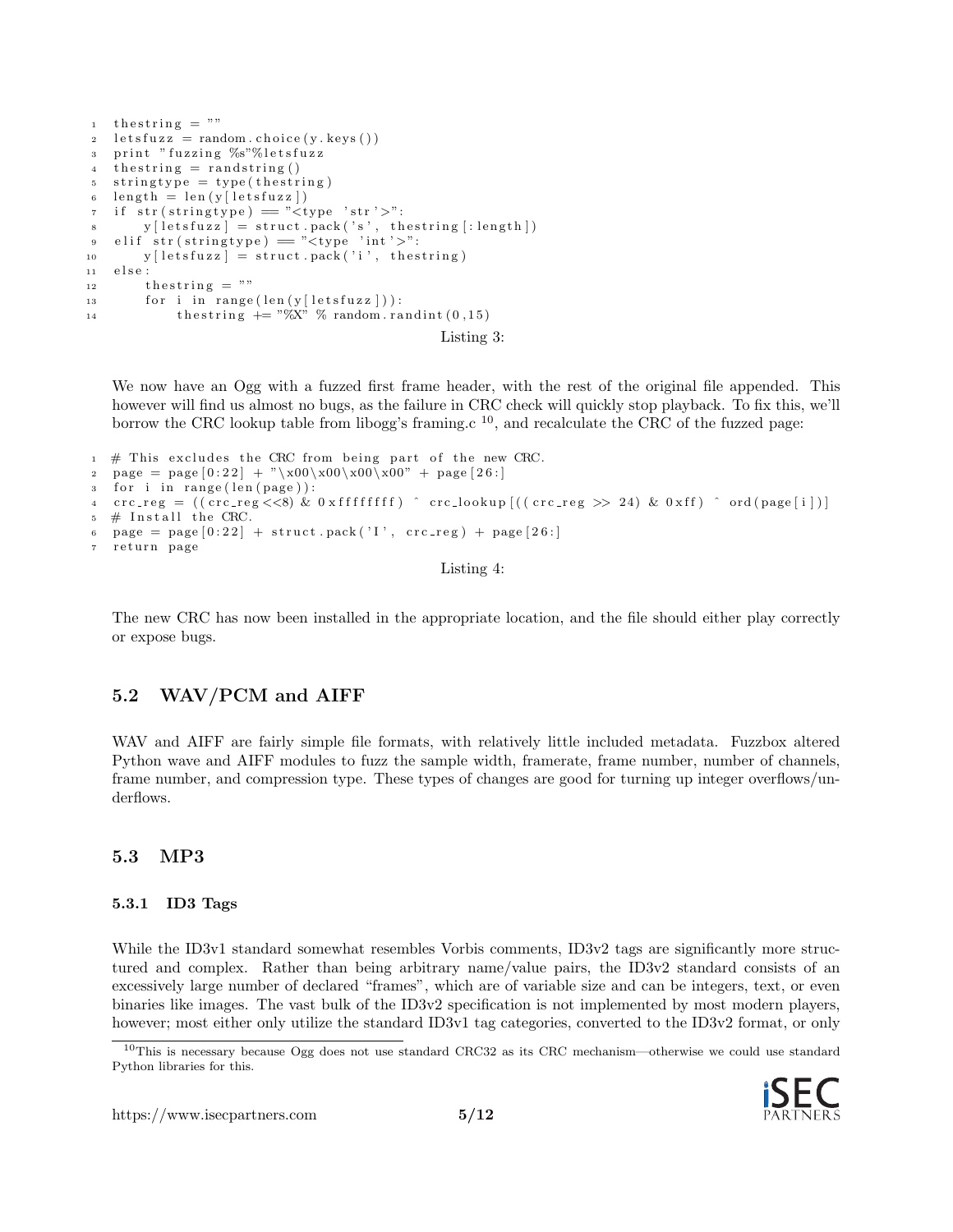read ID3v1 comments, which usually coexist with ID3v2 tags. Like Vorbis comments, ID3v2 tags are stored at the beginning of a file rather than the end, to support streaming listening.

Because ID3v1 is inherently length limited, we're not likely to find buffer overflows here, but there are still some possibilities. We'll be using mutagen to do the metadata manipulations. Fuzzbox randomly decides whether or not to include ID3v1 tags or exclude them in favor of ID3v2.

#### 5.3.2 Frame Data

Unlike in Ogg-Vorbis, CRCs are optional in MP3, and fairly infrequently used. When they are used, it's not uncommon for players to ignore them. So, we can generally fuzz frame data with impunity.

## 5.4 FLAC

FLAC utilizes Vorbis comments for media metadata, and uses an internal checksum, often compared to an external MD5 fingerprint file. It can also be stored inside an Ogg container. Our fuzzing approach will be similar to that used with Ogg Vorbis. Mutagen will also be used here.

## 5.5 MPEG-4 / AAC / MP4 / M4A

The MPEG-4 container format encapsulates many types of content, including the AAC audio codec used primarily by Apple. Metadata is stored in hierarchical FOURCC "atoms". In typical Apple fashion, the format is not publicly documented, but has been more or less figured out by the community at large. Hachoir, Mutagen and [http://wiki.multimedia.cx/index.php?title=QuickTime](http://wiki.multimedia.cx/index.php?title=QuickTime_container) container were all useful for determining its structure.

## 5.6 Speex

Speex is a free, speech-optimized codec which makes its way into a number of products. The Asterisk PBX supports the use of Speex, allowing use of a high quality codec without paying licensing fees. Xbox 360 Live voice communications use Speex as a codec as well. Speex is structurally similar to Vorbis, and can also be contained within an Ogg. Vorbis comments can also be used for metadata, but are not commonly parsed.

# 6 Rounding Up Bugs

Fuzzbox will produce a specified number of fuzzed audio files, optionally spawning a player under GDB (Unix and OS X only, possibly Cygwin) to capture backtraces. This is done by generating a GDB batch file at runtime—any additional info you'd like to harvest can be specified by adding to the playit() function.

Here are some examples of bugs exposed by testing with Fuzzbox.

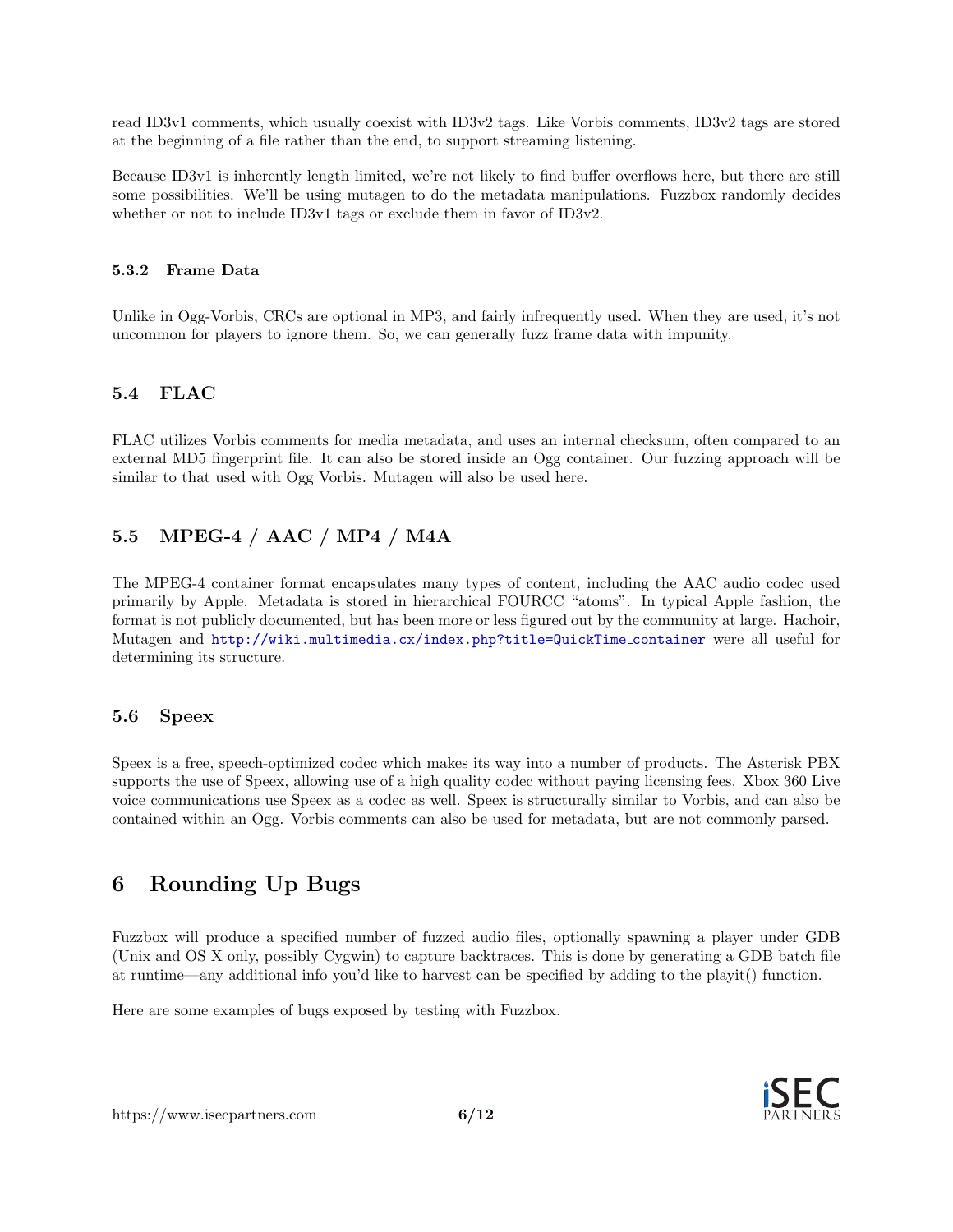#### <span id="page-6-1"></span>6.1 libvorbis

Fuzzbox turns up multiple issues in libvorbis, in PCM blocking (block.c), header packet processing (info.c), and mdct.c, which apparently does "normalized modified discrete cosine transform power of two length transform only  $[64 \leq n]^n$ . These don't appear to be particularly exploitable for code execution - all we can get out of it is a denial of service. While this isn't terribly high impact, Ogg Vorbis is fairly widely used in third party products—for example in video games. Imagine a scenario where a game allows users to provide their own custom sound effects or taunts—a good way to take out your enemies.

Bugs in libvorbis affect the majority of Ogg-capable media players —some are even portable across independent implementations.

#### 6.1.1 One: Blowing up the heap

This is a bug in residue/floor calculations, caused by the code's failure to handle a case not covered by the specification. The fix for this not only required changes to the code, but to the specification —Tremor, another Vorbis decoder for embedded devices lacking an FPU, turned out to be affected as well.

```
Program received signal SIGSEGV, Segmentation fault.
0 \times 280ad393 in -01 inverse (vb=0 \times 8066244, v = 0 \times 80664c0, in=0xbfbfe650, ch=1, decodepart=0x280b0afd
\langle \text{vorbis-book-decodev.add>} \rangle at res0.c:648
648 if (info \rightarrowsecondstages [partword [j][1][k]]&(1<<s)){
(gdb) bt
#0 0x280ad393 in _01inverse (vb=0x806f244, vl=0x80664c0, in=0xbfbfe650, ch=1, decodepart=0
     x280b0afd\langle \text{vorbis-book-decodev.add>} \rangle at res0.c:648
\#1 0x280ad8f2 in res1_inverse (vb=0x806f244, vl=0x80664c0, in=0xbfbfe650, nonzero=0xbfbfe630, ch
     =1) at res0.c:772#2 0x280af8b5 in mapping0_inverse (vb=0x806f244, l=0x80b9000) at mapping0.c:783<br>#3 0x280a1aa5 in vorbis_synthesis (vb=0x806f244, op=0xbfbfe770) at synthesis.c:76
```
#### 6.1.2 Two: Vorbis spec change

This is a read violation which has its root cause in a change in the Vorbis specification. Early versions of the specification allowed block sizes to be 8 samples or larger, but the final version requires they be at least 64 samples. Different parts of the code make different assumptions.

```
(gdb) bt
\frac{10}{60} 0x2809e32c in vorbis_synthesis_blockin (v=0x806f1dc, vb=0x806f244) at block.c:774
\#1 0x2808da64 in fetch and process packet (vf=0x806f000, op in=0x0, readp=1, spanp=1) at
     vorbisfile.c:499
#2 0x28090518 in ov_read (v f = 0x806 f000, buffer=0x8058840 "", length=4096, bigendianp=0, word=2,
    sgn ed = 1, bitstream=0x806f2c8) at vorbisfile.c:1545
\#3 0x0805031e in ovf_read (decoder=0x8066180, ptr=0x8058840, nbytes=4096, eos=0xbfbfe8a4,
    audio\_fmt = 0xbfbfe8b0) at oggvorbis_format.c:139
#4  0x0804fd8a in play (source_string=0x805a220 "segfaults_realplayer.ogg") at ogg123.c:529<br>#5  0x0804fa07 in main (argc=2, argv=0xbfbfea10) at ogg123.c:393
```
#### 6.1.3 Three: Cleanup failure

This is an error in cleaning up after detecting an invalid mapping type  $^{11}$  $^{11}$  $^{11}$ . The cleanup code itself unfortunately uses the invalid type.



<span id="page-6-0"></span><sup>&</sup>lt;sup>11</sup>See the Vorbis specification, section 4.2.4.5.  $[1]$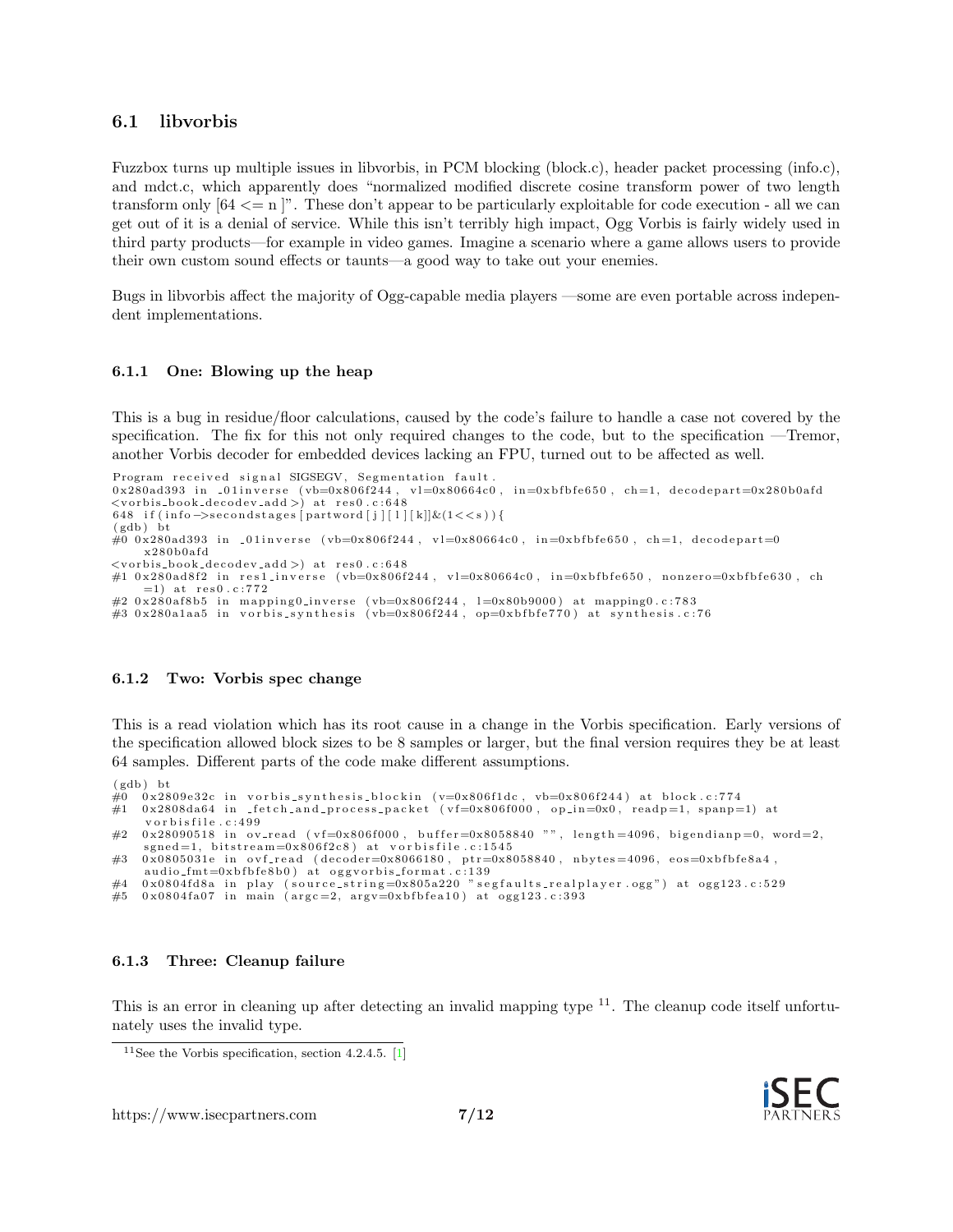```
Program received signal SIGSEGV, Segmentation fault.
0 \times 280a6c14 in vorbis_info_clear (vi=0x805a260) at info.c:165
165 _mapping_P [ci->map_type [i]]->free_info (ci->map_param [i]);
(gdb) bt
\#0 0x280a6c14 in vorbis_info_clear (vi=0x805a260) at info.c:165
\frac{\mu}{\mu} 0x280a758c in _vorbis_unpack_books (vi=0x805a260, opb=0xbfbfe710) at info.c:327
\frac{1}{2} 0x280a770f in vorbis_synthesis_headerin (vi=0x805a260, vc=0x805c440, op=0xbfbfe770) at info.c
    : 3 8 0
\#3 0x2808d1ef in fetch-headers (vf=0x806f000, vi=0x805a260, vc=0x805c440, serialno=0x806f05c,
    og_p tr = 0xbfbf{} + 790 at vorbisfile.c:262
```
It's worth noting that at least one prominent commercial static analysis tool failed to find all three of these problems. This is why fuzzing tools are necessary regardless of other techniques used to harden (or break) software.

### 6.2 VLC

#### 6.2.1 Multiple segmentation faults in both Ogg and WAV modules.

An example backtrace:

```
Breakpoint 1, input_vaControl (p_input=0x87d4000, i_query=13, args=0x0) at input/control.c:69 69
in input/control.c<br>(gdb) break vasprintf Breakpoint 2 at 0x28469625)
(gdb) cont
Continuing
Breakpoint 2, 0 \times 28469625 in vasprintf () from /lib/libc.so.6
(gdb) where
#0 0x28469625 in vasprintf () from /lib/libc.so.6<br>#1 0x080d1d93 in input_vaControl (p_input=0x87d4000, i_query=142491908, args=0x87cbbcc "%n%n%n%n%
     n%n%n%n%n%n%n%n%n%n%n%n%n%n%n " ) a t inpu t / c o n t r o l . c : 1 9 2
```
Looking at the file with ogginfo (which thankfully doesn't have the same problem, we can see this comes from a vorbis comment:

REPLAYGAIN ALBUM GAIN=a lbumga in DESCRIPTION=%n%n%n%n%n%n%n%n%n%n%n%n%n%n%n%n%n%n%n LICENSE=Free.

We have a classic format string bug. As it turns out, not only is this a problem with Vorbis comments, but with CDDA entries and data parsed from  $SAP/SDP$  broadcasts<sup>[12](#page-7-0)</sup>. There are also a couple of other bonus issues; an integer overflow caused by an invalid sample rate, and a crash due to an uninitialized variable in  $_{\rm input.c}$   $_{\rm ^{13}.}$  $_{\rm ^{13}.}$  $_{\rm ^{13}.}$ 

#### 6.3 iTunes

#### 6.3.1 Heap overflow in COVR atom.

Due to an apparent feeble attempt by Apple to defend their DRM schemes, debugging iTunes under GDB does not work without some changes. Not only is this protection worthless, but it is counter-productive, presenting a barrier to the developers of media codecs and plugins who wish to make their software more robust. Using the technique described at <http://steike.com/HowToDebugITunesWithGdbOnTiger>, Fuzzbox



<span id="page-7-0"></span><sup>12</sup><http://www.videolan.org/sa0702.html>

<span id="page-7-1"></span><sup>13</sup><https://www.isecpartners.com/advisories/2007-06-08-vlc.txt>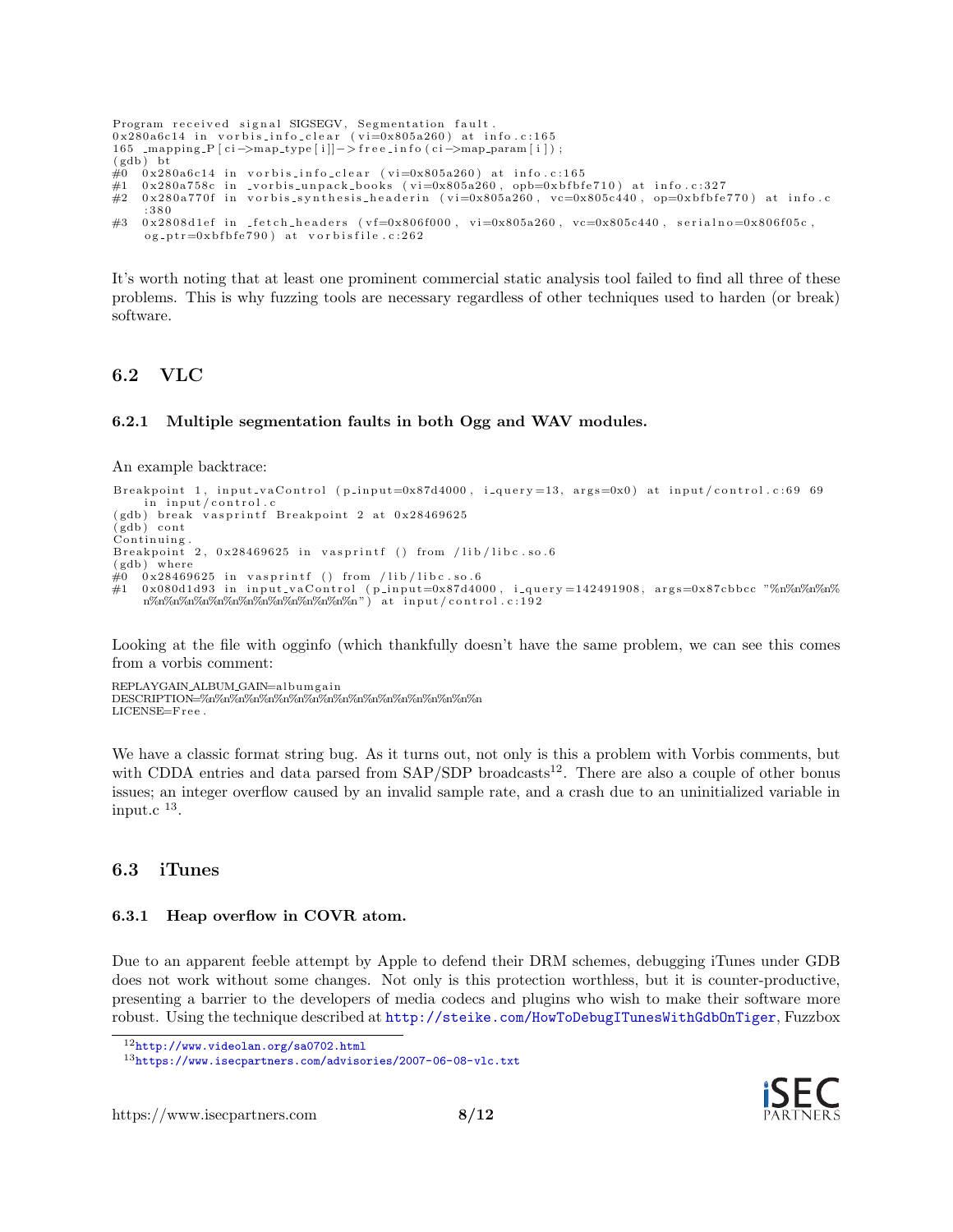can automatically bypass the correct ptrace() system calls, and uses AppleScript to direct the player to load up files and start playing.

With this out of the way, we can verify that problems mentioned in libvorbis also appear here (through the Ogg Vorbis QuickTime filters). Additionally, by fuzzing AAC, a heap overflow in the COVR atom was found.<sup>[14](#page-8-0)</sup>

#### 6.4 Windows Media Player

As mentioned previously, Windows Media Player plays Oggs via DirectShow filters, which are an independent implementation of the Vorbis specification. Also of note is the way Windows Media Player is treated under Windows Vista. While in older versions of Windows, both Internet Explorer and Windows Media Player run with the same level of priority. Windows Vista has been changed to run Internet Explorer under a fairly restricted level of privilege, to help mitigate browser attacks. However, when media files are viewed within IE, WMP is spawned at the user's default "medium" privilege level. For this reason, it seems likely that attackers might do well to shift their focus away from exploiting the browser itself to exploitation of external handlers like WMP.

#### 6.5 RealPlayer

RealPlayer does not use libvorbis, but rather an independent implementation of the Vorbis specification. It's not perfect either:

```
Program received signal SIGSEGV, Segmentation fault.
0 \times 29402d18 in ?? ()
∗∗∗ g l i b c d e t e c t e d ∗∗∗
/usr/X11R6/lib/RealPlayer/realplay.bin: malloc(): memory corruption: 0x0851d648 ***
```
There are also copious integer issues in AIFF playback (and probably others); the best find from the AIFF fuzzing module. Oddly, these same bugs are handled correctly in HelixPlayer, but these fixes do not appear to have been ported to the commercial product. It's also worth noting that there's a rather obvious bug in command line parsing an excessively large number of audio files as argv[1] causes a SEGV. Getting someone to play a big directory of files all at once isn't the easiest attack vector, but it could certainly happen...

#### 6.6 Flac-tools

Let's see what fuzzbox does to the basic player, flac123:

```
Program received signal SIGSEGV, Segmentation fault.
0x27272727 in ?? () <— Kicking it old school.<br>#0 0x27272727 in ?? ()<br>#1 0x0804a811 in local_vcentry_matches (field_name=0x804afaf "artist", entry=0x8268038) at
vorb iscomment . c : 3 2
#2 0x0804a9ac in get_vorbis_comments (filename=0xbfbfeb15 "output30.flac") at vorbiscomment.c:69<br>#3 0x08049564 in print_file_info (filename=0xbfbfeb15 "output30.flac") at flac123.c:121
#3 0x08049564 in print_file_info (filename=0xbfbfeb15 "output30.flac") at flac123.c:121<br>#4 0x08049a97 in decoder_constructor (filename=0xbfbfeb15 "output30.flac") at flac123.c:245
#5 0x08049b2d in play_file (filename=0xbfbfeb15 "output30.flac")
```
If we open up output30.flac in bvi, we can easily see the source:



<span id="page-8-0"></span><sup>14</sup><https://www.isecpartners.com/advisories/2007-005-itunes.txt>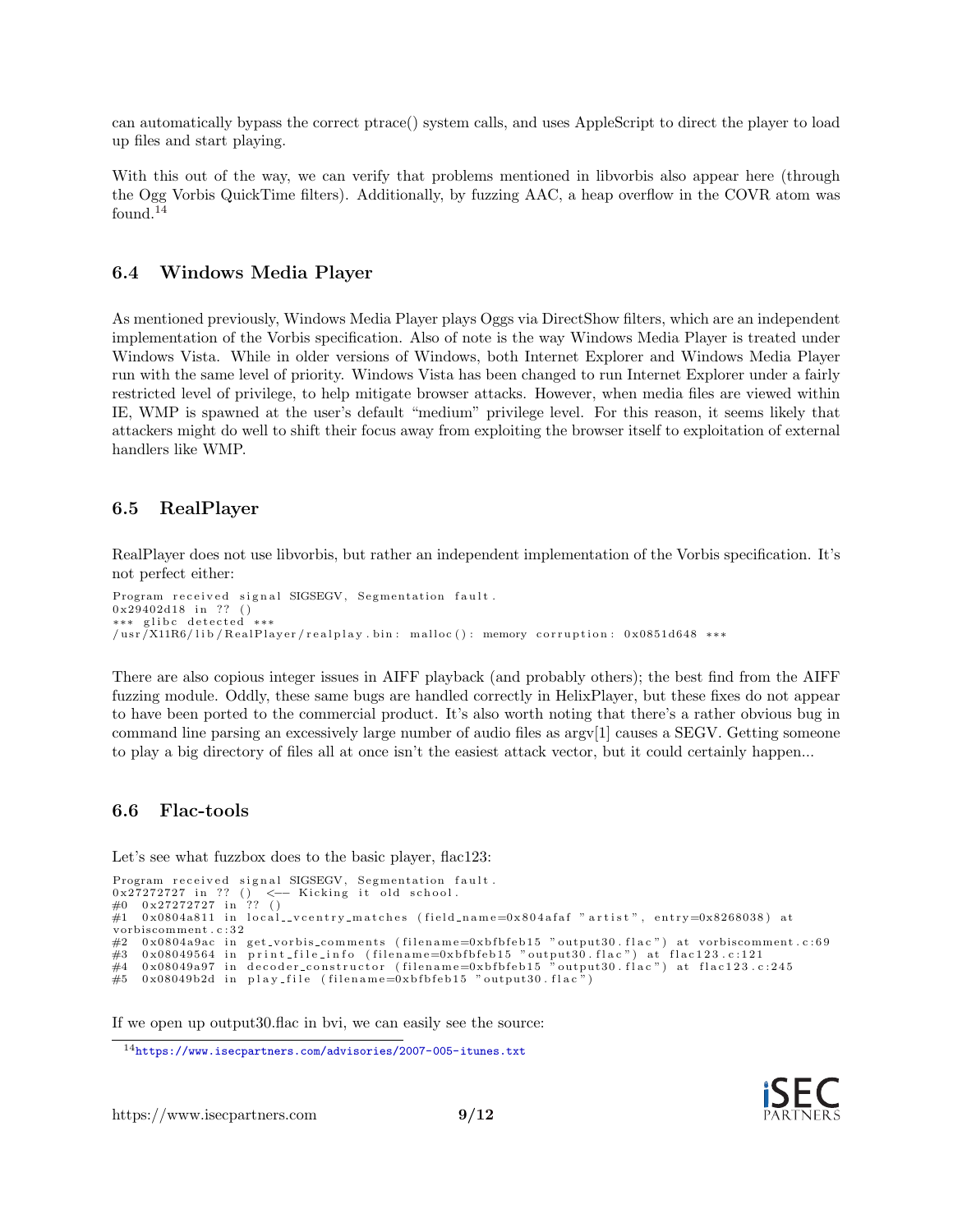<span id="page-9-1"></span>

|  |  |  |  |  |  |  |  | 00000B90 68 71 6C 71 78 7A 72 67 7A 70 6D 75 31 37 66 34 hqlqxzrgzpmu17f4 |
|--|--|--|--|--|--|--|--|---------------------------------------------------------------------------|
|  |  |  |  |  |  |  |  | 00000BA0 77 6B 6E 6C 75 79 3D 00 64 03 00 00 74 69 74 6C wknluy= $d$ titl |
|  |  |  |  |  |  |  |  |                                                                           |
|  |  |  |  |  |  |  |  |                                                                           |
|  |  |  |  |  |  |  |  |                                                                           |
|  |  |  |  |  |  |  |  |                                                                           |

We have a trivial overflow in the title field, for almost no effort. While flac123 might not be the most frequently used way to play FLAC files, there are several players that use the "123" family of tools to play media files—wrapper-style programs and such. An entertaining characteristic of this particular bug is that it can be triggered after the playing of the audio file—allowing the attacker to taunt the victim before launching shellcode.

# 7 Collateral Damage

Because input parsed from media streams is fed to functions in many different toolkits, simply fuzzing metadata can turn up unexpected surprises. Not all of these avenues are heavily researched and some are entirely speculative, but they show the potential for attack surface beyond C bugs and media players themselves.

## 7.1 Media metadata as a vector for webapp attacks

There are several web applications that populate page content based on media metadata without adequate sanitization. This is a great vector for CSRF attacks via script injection, or scanning of internal networks via XSS. The first web interface tested against fuzzbox fuzzed files was phpMp, a frontend for MPD—it allowed for injection of script via media files. Besides internally-run apps, several "social networking" sites allow for user-uploaded media. Do they parse this metadata correctly?

## 7.2 VOIP

As previously mentioned, the Asterisk VOIP PBX can be configured to use Speex or Ogg Vorbis as codecs. Any DoS or code execution in these codecs potentially means a larger one in the PBX itself. If a vulnerability is found in one of these codecs, an malicious payload can be injected into an in-progress communication using a tool like RTPInject<sup>[15](#page-9-0)</sup>.

## 7.3 Indexing services

Search software like Beagle or other programs that index metadata via third-party libraries make themselves vulnerable to exploits in those libraries as well. This would also mean that simple possession of a malicious file would be enough to trigger these problems, rather than actual playback. Furthermore, media metadata could be a venue to exploit the product itself rather than the parsing libraries— it's worth noting that Beagle has a web interface.



<span id="page-9-0"></span><sup>15</sup><https://www.isecpartners.com/rtpinject.html> [\[2\]](#page-11-2)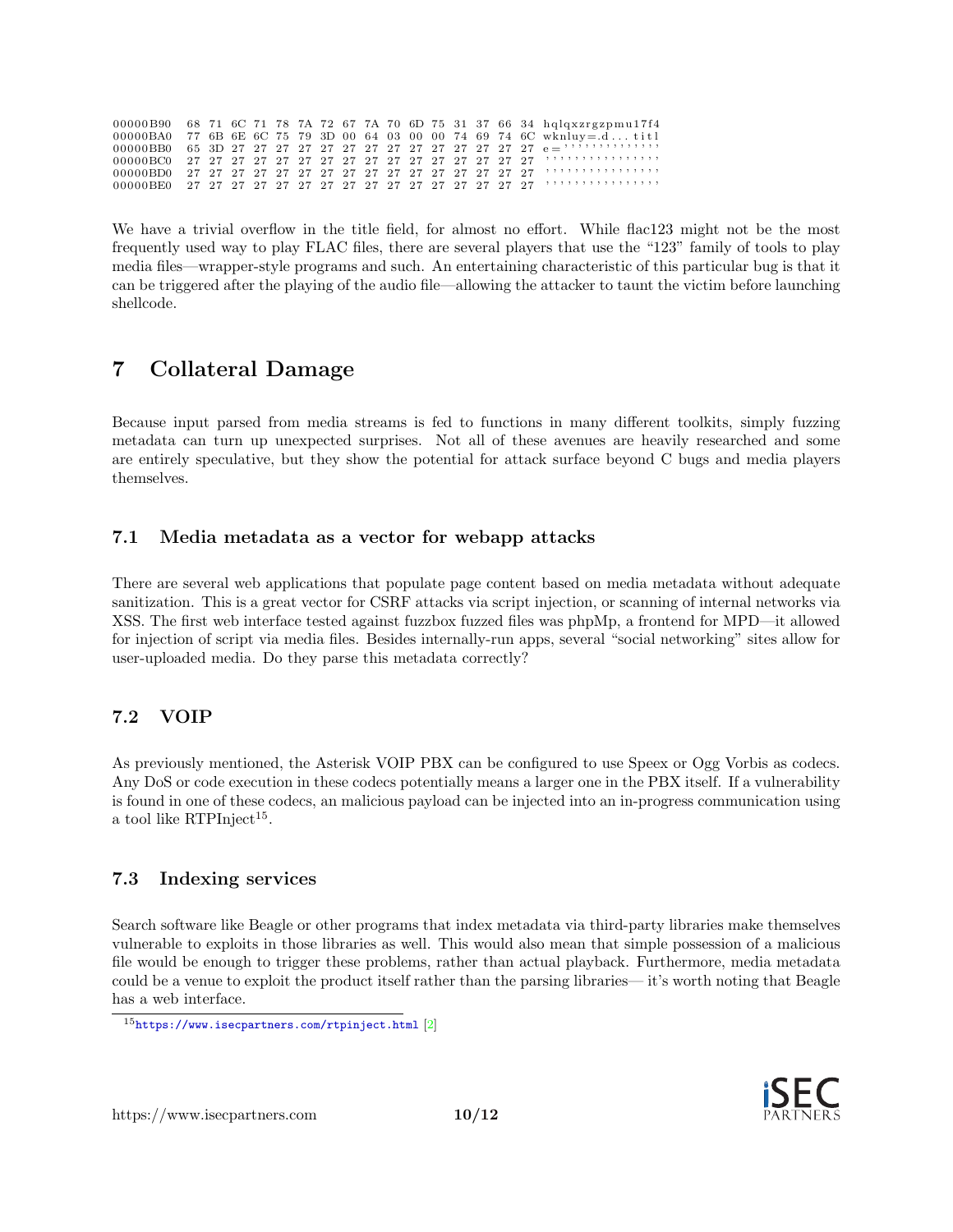# 8 Conclusions

Media is not often considered a security-sensitive area; however, the ubiquity and complexity of media codecs makes them especially sensitive to security bugs, some of them obscure and difficult to detect via source review, static analysis or simple fuzzing. Existing tools don't expose these bugs well, because they're not targeted to the stream formats involved.

Because of the vast amounts of untrusted data media software now consumes, it needs to become standard practice for vendors and programmers of media codecs, players and related software to write their own fuzzers for their products, to turn up these issues as part of the development process. Hopefully the information and tools presented here will help to initiate this process.

# 9 Acknowledgements

Thanks to:

- The VideoLAN and Xiph teams for their responsiveness to bug reports (and helping me understand the code), and to Dan Johnson for stepping up to fix flac-tools. Writing this software requires far more skills and knowledge than breaking it.
- The Apple security team for fixes in iTunes.
- Chris Palmer for his help and time with fuzzbox and debugging.
- Tim Newsham and Jesse Burns for their help in diagnosing some very obscure crashes.